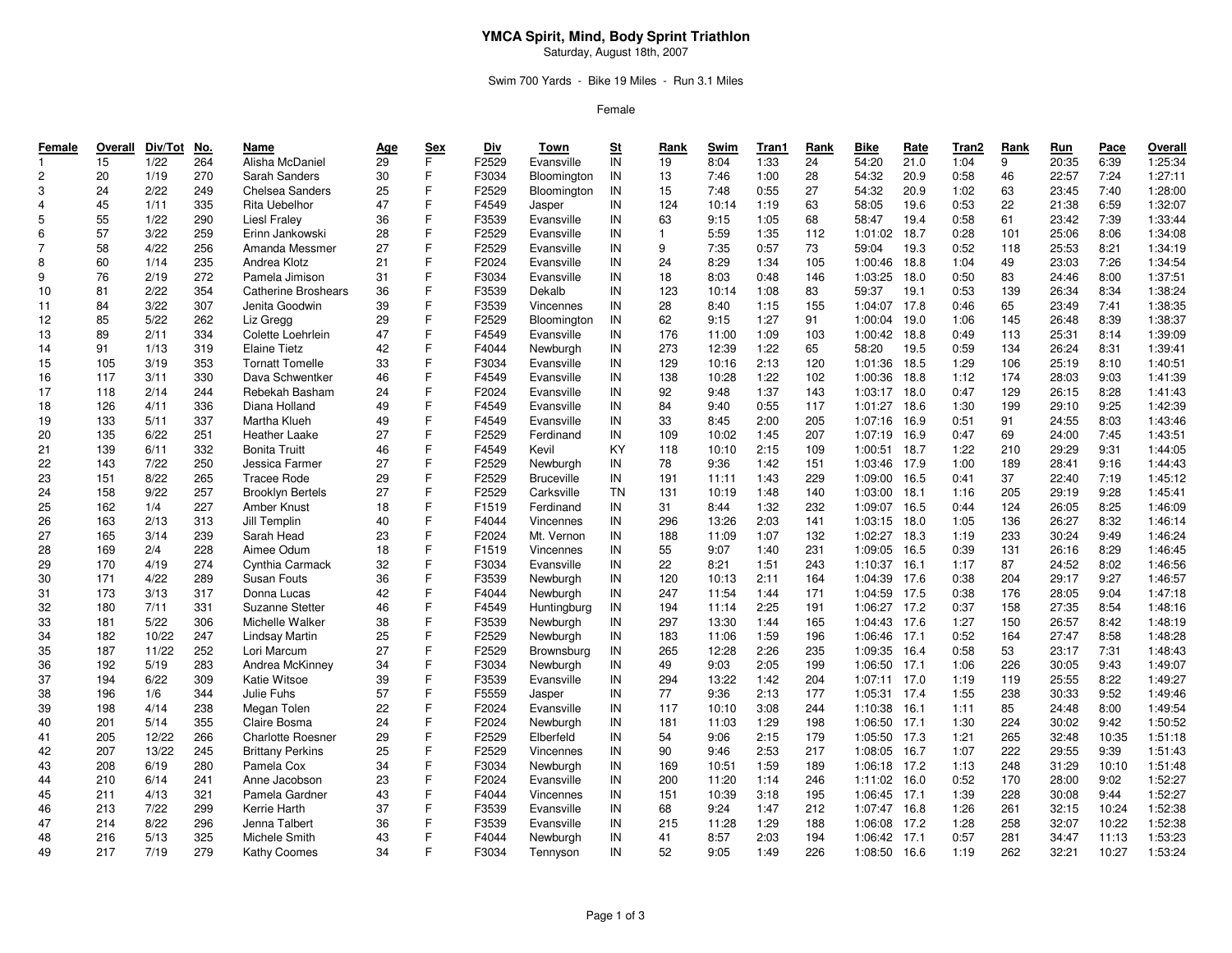## **YMCA Spirit, Mind, Body Sprint Triathlon**

Saturday, August 18th, 2007

### Swim 700 Yards - Bike 19 Miles - Run 3.1 Miles

Female

| 50 | 220 | 7/14  | 240 | Rachel Hopper              | 23 | F | F2024 | Newburgh    | IN  | 252 | 12:06 | 2:22 | 228 | 1:08:57      | 16.5 | 1:01 | 203 | 29:14 | 9:26  | 1:53:38 |
|----|-----|-------|-----|----------------------------|----|---|-------|-------------|-----|-----|-------|------|-----|--------------|------|------|-----|-------|-------|---------|
| 51 | 223 | 8/19  | 276 | <b>Emily Elsea</b>         | 33 | F | F3034 | Newburgh    | IN  | 193 | 11:13 | 1:33 | 247 | 1:11:07      | 16.0 | 1:41 | 182 | 28:21 | 9:09  | 1:53:53 |
| 52 | 224 | 9/22  | 304 | Jean Dollison              | 38 | F | F3539 | Evansville  | IN  | 163 | 10:49 | 2:16 | 182 | 1:05:57      | 17.3 | 1:01 | 279 | 33:58 | 10:58 | 1:54:00 |
| 53 | 225 | 9/19  | 273 | Amy Mischler               | 31 | F | F3034 | Evansville  | IN  | 260 | 12:16 | 1:30 | 245 | 1:10:54      | 16.1 | 0:54 | 183 | 28:27 | 9:11  | 1:54:00 |
| 54 | 232 | 8/14  | 232 | Jenna Denstorff            | 21 | F | F2024 | Evansville  | IN  | 56  | 9:09  | 2:21 | 223 | 1:08:35      | 16.6 | 0:41 | 276 | 33:41 | 10:52 | 1:54:26 |
| 55 | 233 | 10/22 | 291 | Lauri Gresham              | 36 | F | F3539 | Lynnville   | IN  | 293 | 13:20 | 1:58 | 234 | 1:09:20      | 16.4 | 1:25 | 191 | 28:44 | 9:17  | 1:54:46 |
| 56 | 234 | 10/19 | 281 | Kristin Gardner            | 34 | F | F3034 | Henderson   | KY  | 245 | 11:53 | 2:51 | 183 | 1:05:59      | 17.3 | 1:12 | 267 | 32:55 | 10:37 | 1:54:47 |
| 57 | 236 | 11/19 | 282 | <b>Shelley Mays</b>        | 34 | F | F3034 | Evansville  | IN  | 255 | 12:09 | 1:39 | 233 | 1:09:13      | 16.5 | 1:01 | 243 | 30:59 | 10:00 | 1:54:59 |
| 58 | 239 | 11/22 | 297 | <b>Mollie Francis</b>      | 37 | F | F3539 | Newburgh    | IN  | 267 | 12:29 | 1:44 | 257 | 1:12:32      | 15.7 | 1:06 | 171 | 28:01 | 9:03  | 1:55:51 |
| 59 | 244 | 8/11  | 329 | Amy Mutz                   | 46 | F | F4549 | Haubstadt   | IN  | 292 | 13:18 | 1:36 | 180 | 1:05:52 17.3 |      | 1:13 | 289 | 35:18 | 11:24 | 1:57:16 |
| 60 | 246 | 6/13  | 316 | <b>Bridget Roberts</b>     | 41 | F | F4044 | Morganfield | KY  | 303 | 13:44 | 1:46 | 255 | 1:12:28      | 15.7 | 0:52 | 186 | 28:34 | 9:13  | 1:57:22 |
| 61 | 247 | 9/14  | 233 | Rebecca Hopper             | 21 | F | F2024 | Newburgh    | IN  | 234 | 11:46 | 1:52 | 258 | 1:12:33      | 15.7 | 0:55 | 231 | 30:20 | 9:47  | 1:57:23 |
|    |     |       | 258 |                            |    | F | F2529 |             | IN  | 57  |       | 1:27 | 263 |              |      |      |     |       |       | 1:58:04 |
| 62 | 250 | 14/22 |     | Sara Cline                 | 28 | F |       | Evansville  |     |     | 9:11  |      |     | 1:13:00      | 15.6 | 0:44 | 277 | 33:44 | 10:53 |         |
| 63 | 251 | 15/22 | 248 | Stephanie Padgett          | 25 | F | F2529 | St. Francis | IL. | 251 | 12:04 | 2:09 | 278 | 1:15:11      | 15.2 | 0:59 | 180 | 28:12 | 9:06  | 1:58:34 |
| 64 | 253 | 9/11  | 328 | Cyndi Donley               | 45 |   | F4549 | Evansville  | IN  | 162 | 10:49 | 3:32 | 240 | 1:10:22      | 16.2 | 1:32 | 269 | 33:16 | 10:44 | 1:59:29 |
| 65 | 254 | 12/22 | 300 | <b>Stacy Thompson</b>      | 37 | F | F3539 | Henderson   | KY  | 144 | 10:31 | 1:51 | 238 | 1:10:07      | 16.3 | 2:17 | 282 | 34:50 | 11:15 | 1:59:34 |
| 66 | 255 | 10/14 | 231 | Katie Hemmings             | 20 | F | F2024 | Boonville   | IN  | 79  | 9:37  | 2:14 | 295 | 1:18:51      | 14.5 | 1:28 | 160 | 27:38 | 8:55  | 1:59:48 |
| 67 | 256 | 2/6   | 340 | <b>Sherry Arnold</b>       | 55 | F | F5559 | Petersburg  | IN  | 216 | 11:30 | 2:12 | 252 | 1:11:51      | 15.9 | 0:49 | 273 | 33:34 | 10:50 | 1:59:54 |
| 68 | 260 | 3/4   | 3   | Samantha Neidig            | 16 | F | F1519 | Wadesville  | IN  | 32  | 8:45  | 2:11 | 285 | 1:16:53      | 14.8 | 1:54 | 254 | 31:50 | 10:16 | 2:01:30 |
| 69 | 261 | 16/22 | 255 | <b>Tiffany Vandeventer</b> | 27 | F | F2529 | Newburgh    | IN  | 166 | 10:50 | 3:16 | 290 | 1:17:59      | 14.6 | 1:40 | 181 | 28:16 | 9:07  | 2:01:59 |
| 70 | 262 | 13/22 | 298 | Mistene Halter             | 37 | F | F3539 | Vincenness  | IN  | 278 | 12:47 | 3:32 | 237 | 1:10:06      | 16.3 | 2:28 | 272 | 33:31 | 10:49 | 2:02:22 |
| 71 | 263 | 3/6   | 342 | Linda Clemmer              | 56 | F | F5559 | Evansville  | IN  | 305 | 13:52 | 2:51 | 202 | 1:07:08      | 17.0 | 1:41 | 298 | 36:54 | 11:54 | 2:02:24 |
| 72 | 265 | 7/13  | 322 | Kimberly Keene             | 43 | F | F4044 | Louisville  | IN  | 290 | 13:16 | 2:44 | 254 | 1:12:20      | 15.8 | 2:08 | 259 | 32:09 | 10:23 | 2:02:36 |
| 73 | 266 | 4/6   | 343 | Nancy Gehlhausen           | 56 | F | F5559 | Oakland Cit | IN  | 325 | 16:01 | 3:05 | 268 | 1:13:35      | 15.5 | 0:52 | 201 | 29:11 | 9:25  | 2:02:42 |
| 74 | 267 | 8/13  | 320 | Jennifer Howell            | 42 | F | F4044 | Henderson   | KY  | 286 | 13:11 | 4:08 | 256 | 1:12:31      | 15.7 | 1:38 | 251 | 31:35 | 10:12 | 2:03:01 |
| 75 | 269 | 12/19 | 284 | Nadia Musser               | 34 | F | F3034 | Evansville  | IN  | 190 | 11:10 | 1:51 | 299 | 1:19:19      | 14.4 | 1:03 | 219 | 29:49 | 9:38  | 2:03:11 |
| 76 | 271 | 11/14 | 237 | Molly McLaughlin           | 22 | F | F2024 | Evansville  | IN  | 199 | 11:19 | 4:20 | 274 | 1:14:37      | 15.3 | 2:07 | 252 | 31:44 | 10:14 | 2:04:05 |
| 77 | 275 | 13/19 | 271 | April Vanpolen             | 30 | F | F3034 | Chandler    | IN  | 271 | 12:35 | 2:23 | 283 | 1:16:37      | 14.9 | 1:02 | 255 | 31:56 | 10:19 | 2:04:31 |
| 78 | 277 | 12/14 | 234 | Erin James                 | 21 | F | F2024 | Evansville  | IN  | 257 | 12:13 | 2:38 | 306 | 1:20:53      | 14.1 | 0:51 | 202 | 29:13 | 9:26  | 2:05:46 |
| 79 | 278 | 17/22 | 254 | Renee Sills                | 27 | F | F2529 | Evansville  | IN  | 155 | 10:43 | 2:38 | 303 | 1:20:16      | 14.2 | 1:01 | 246 | 31:12 | 10:04 | 2:05:47 |
| 80 | 280 | 14/19 | 277 | <b>Holly Hobgood</b>       | 33 | F | F3034 | Newburgh    | IN  | 161 | 10:46 | 3:22 | 267 | 1:13:23      | 15.5 | 3:46 | 285 | 34:57 | 11:17 | 2:06:12 |
| 81 | 282 | 14/22 | 294 | <b>Tiffany Petts</b>       | 36 | F | F3539 | Vinncennes  | IN  | 45  | 9:00  | 2:30 | 262 | 1:12:58      | 15.6 | 1:11 | 320 | 41:14 | 13:19 | 2:06:51 |
| 82 | 284 | 13/14 | 236 | <b>Hallie Denstorff</b>    | 22 | F | F2024 | Evansville  | IN  | 73  | 9:33  | 3:00 | 272 | 1:14:25      | 15.3 | 0:34 | 315 | 39:41 | 12:48 | 2:07:11 |
| 83 | 285 | 5/6   | 341 | Peggy Bridges              | 55 | F | F5559 | Orlando     | FL  | 308 | 14:01 | 4:27 | 319 | 1:24:41      | 13.5 | 1:08 | 54  | 23:17 | 7:31  | 2:07:33 |
| 84 | 286 | 9/13  | 326 | Michelle Tanner            | 44 | Ė | F4044 | Mt. Vernon  | IN  | 298 | 13:32 | 2:34 | 265 | 1:13:04      | 15.6 | 0:44 | 303 | 37:42 | 12:10 | 2:07:36 |
| 85 | 287 | 6/6   | 345 | Deborah Kolb               | 57 | Ė | F5559 | Vincennes   | IN  | 304 | 13:50 | 2:35 | 225 | 1:08:38      | 16.6 | 1:36 | 321 | 41:26 | 13:22 | 2:08:02 |
| 86 | 288 | 15/22 | 302 | Anna Demerly               | 38 | F | F3539 | Boonville   | IN  | 268 | 12:32 | 2:03 | 270 | 1:13:47      | 15.5 | 1:34 | 307 | 38:24 | 12:23 | 2:08:18 |
| 87 | 290 | 4/4   | 229 | Kaci Alexander             | 19 | F | F1519 | Vincennes   | IN  | 80  | 9:38  | 1:13 | 320 | 1:24:46      | 13.4 | 1:50 | 253 | 31:44 | 10:14 | 2:09:09 |
| 88 | 291 | 10/13 | 312 | Rosa Herald                | 40 | F | F4044 | Jasper      | IN  | 130 | 10:19 | 2:59 | 301 | 1:19:51      | 14.3 | 1:04 | 287 | 35:00 | 11:18 | 2:09:10 |
| 89 | 292 | 11/13 | 318 | Michelle Stetter           | 42 | Ė | F4044 | Huntingburg | IN  | 261 | 12:18 | 2:28 | 293 | 1:18:38      | 14.5 | 0:56 | 286 | 34:57 | 11:17 | 2:09:15 |
| 90 | 293 | 16/22 | 308 | Kathie Hedrick             | 39 | F | F3539 | Evansville  | IN  | 287 | 13:12 | 2:35 | 271 | 1:14:04 15.4 |      | 1:33 | 305 | 38:04 | 12:17 | 2:09:26 |
| 91 | 294 | 17/22 | 303 | <b>Stacie Devine</b>       | 38 | F | F3539 | Newburgh    | IN  | 302 | 13:42 | 3:15 | 261 | 1:12:52      | 15.6 | 1:06 | 311 | 39:01 | 12:35 | 2:09:54 |
| 92 | 295 | 18/22 | 287 | <b>Brenda Beck</b>         | 36 | F | F3539 | Newburgh    | IN  | 198 | 11:19 | 2:45 | 302 | 1:20:10      | 14.2 | 1:00 | 288 | 35:06 | 11:20 | 2:10:18 |
| 93 | 296 | 18/22 | 261 | Jenelle Carter             | 29 | F | F2529 | Evansville  | IN  | 276 | 12:43 | 2:16 | 289 | 1:17:48      | 14.7 | 1:40 | 295 | 36:06 | 11:39 | 2:10:32 |
| 94 | 298 | 19/22 | 292 | Michelle Humston           | 36 | F | F3539 | Evansville  | IN  | 311 | 14:10 | 3:00 | 269 | 1:13:37      | 15.5 | 2:47 | 302 | 37:21 | 12:03 | 2:10:54 |
| 95 | 299 | 19/22 | 246 | Catherine Rawlinson        | 25 | F | F2529 | Evansville  | IN  | 244 | 11:53 | 2:38 | 287 | 1:17:31      | 14.7 | 0:28 | 308 | 38:28 | 12:25 | 2:10:57 |
| 96 | 300 | 20/22 | 288 | Maria Earley               | 36 | F | F3539 | Vincennes   | IN  | 240 | 11:49 | 3:18 | 318 | 1:24:37      | 13.5 | 1:13 | 230 | 30:12 | 9:45  | 2:11:08 |
| 97 | 302 | 15/19 | 268 | Amy Brantley               | 30 | F | F3034 | Evansville  | IN  | 218 | 11:31 | 2:49 | 307 | 1:21:04      | 14.1 | 1:51 | 280 | 34:23 | 11:06 | 2:11:36 |
| 98 | 303 | 21/22 | 305 | Deborah Record             | 38 | F | F3539 | Evansville  | IN  | 295 | 13:25 | 2:40 | 308 | 1:21:05      | 14.1 | 1:18 | 275 | 33:41 | 10:52 | 2:12:08 |
| 99 | 304 | 12/13 | 324 | Theresa Ohning             | 43 | E | F4044 | Evansville  | IN  | 312 | 14:15 | 2:58 | 275 | 1:14:45      | 15.3 | 1:32 | 309 | 38:40 | 12:29 | 2:12:08 |
|    |     |       |     |                            |    |   |       |             |     |     |       |      |     |              |      |      |     |       |       |         |